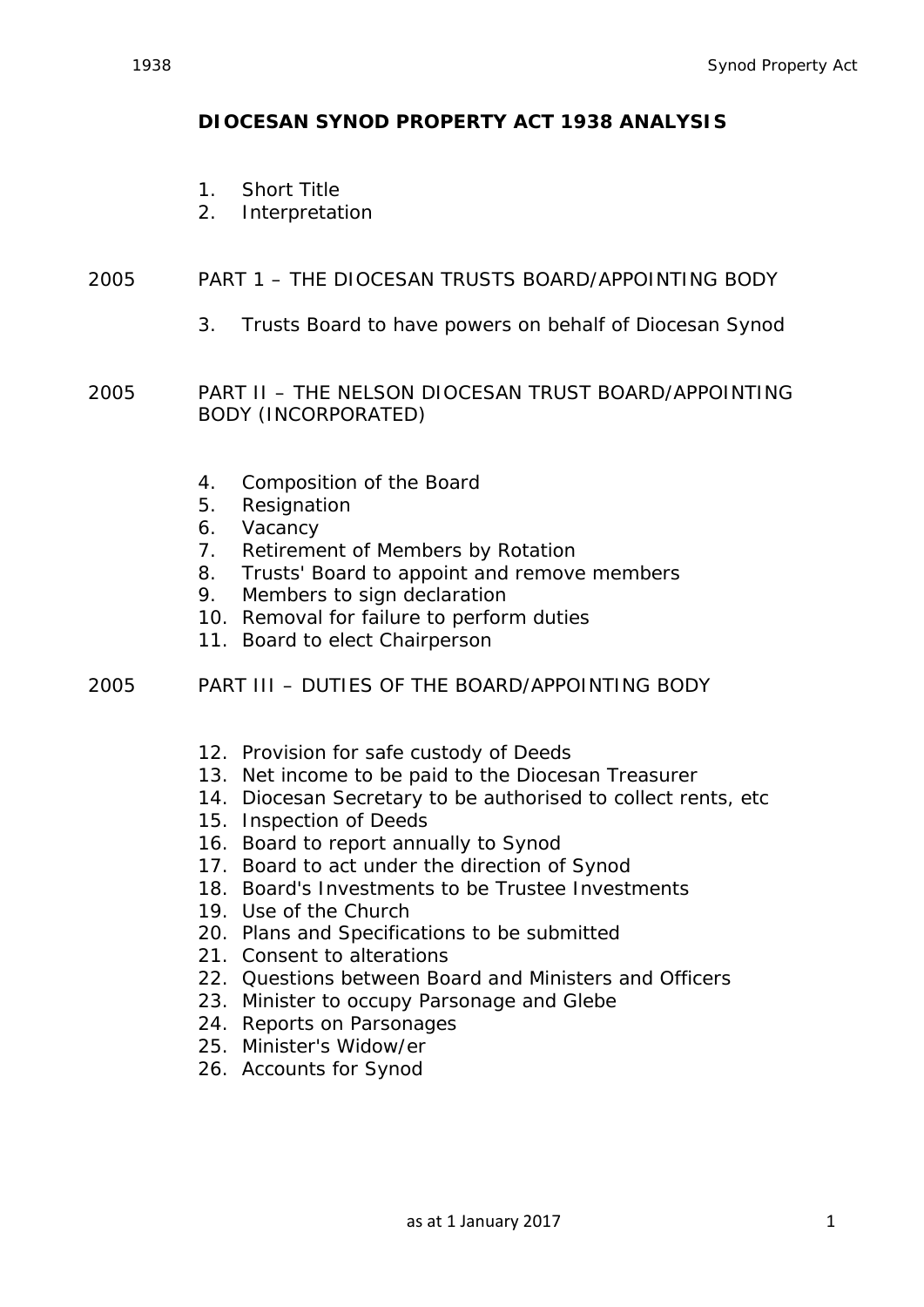- 27. Personal Trustees:-
	- (a) To sign Declaration
	- (b) To act under Part III of this Act
	- (c) First appointment to be made in form of Schedule A
	- (d) When no further appointment is necessary
	- (e) Trustees may resign
	- (f) Trustees may be called upon to resign
- 2005 Part V DESTINATION OF TRUST PROPERTY
	- 28. In certain cases specific applications to be determined by Standing Committee in first instance
	- 29. Receipt of Trust Funds
	- 30. Deleted

Schedule A Schedule B

AN ACT TO REGULATE THE MANAGEMENT AND CONTROL OF PROPERTY HELD FOR THE NELSON DIOCESAN SYNOD.

BE IT ENACTED by the Bishop, Clergy and Laity of the Diocese of Nelson, in Synod assembled, and by the authority of the same as follows:-

1. The Short Title of this Act shall be "The Diocesan Synod Property Act 1938".

2. In this Act if not inconsistent with the context:- "Synod" means the Nelson Diocesan Synod. "Board" means the Nelson Diocesan Trust Board (Incorporated).

1995 "Member" means a member of the Nelson Diocesan Trust Board (Incorporated).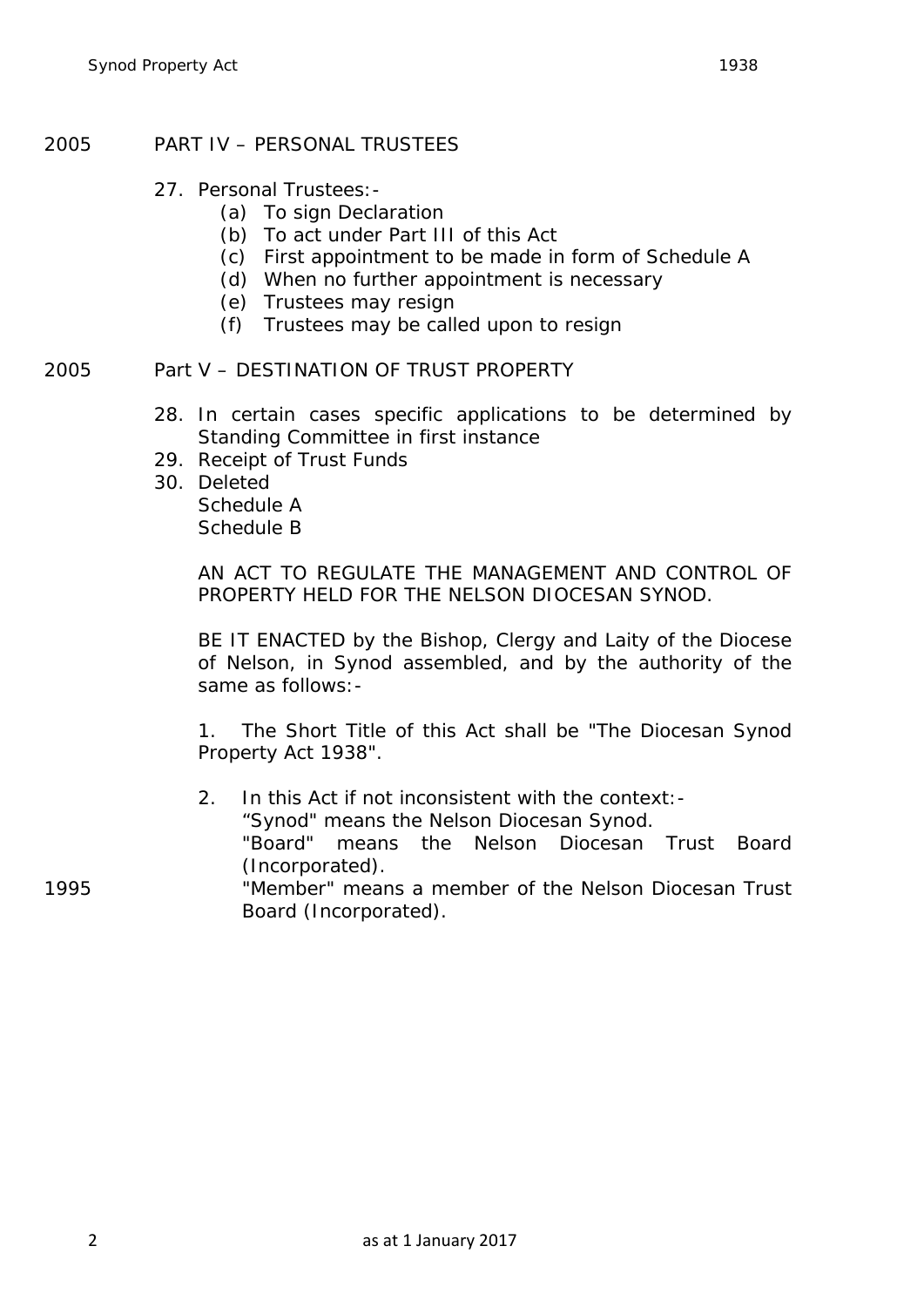# PART I

## THE DIOCESAN TRUSTS BOARD/APPOINTING BODY

2005 3. The Diocesan Trusts Board/Appointing Body established and constituted as provided in Title F Canon I of the Canons of the Anglican Church in Aotearoa, New Zealand and Polynesia commonly called the Anglican Church shall have for and on behalf of the Synod of the Diocese of Nelson all and several such powers as are given to it for and on behalf of the General Synod by the aforementioned Canon.

# PART II

## APPOINTMENTS AND REMOVAL OF MEMBERS OF THE NELSON DIOCESAN TRUST BOARD (INCORPORATED)

- 1991 4. The Board shall be comprised of eight members of which at least four shall be laypersons provided that it shall be competent for Synod by resolution to increase or reduce such number. No business shall be transacted at a meeting of the Board unless at least one half of the members are present.
- 2005 5. Any member may in writing under his/her hand addressed to the Chairperson of the Diocesan Trusts Board/Appointing Body resign their office, and upon the receipt of such resignation by such Chairperson the office of such member shall become vacant.
- 2005 6. If any member shall be absent from the Diocese without leave for a period exceeding six months the Diocesan Trusts Board/Appointing Body may declare the office of such member to be vacant.

7. The names of members shall be numbered and at the end of each financial year the number of members nearest to one third of the Board shall be deemed to have retired but shall remain in office until their successors are appointed. The rotation of retirement shall be in accordance with the numbers attached to the names on the list.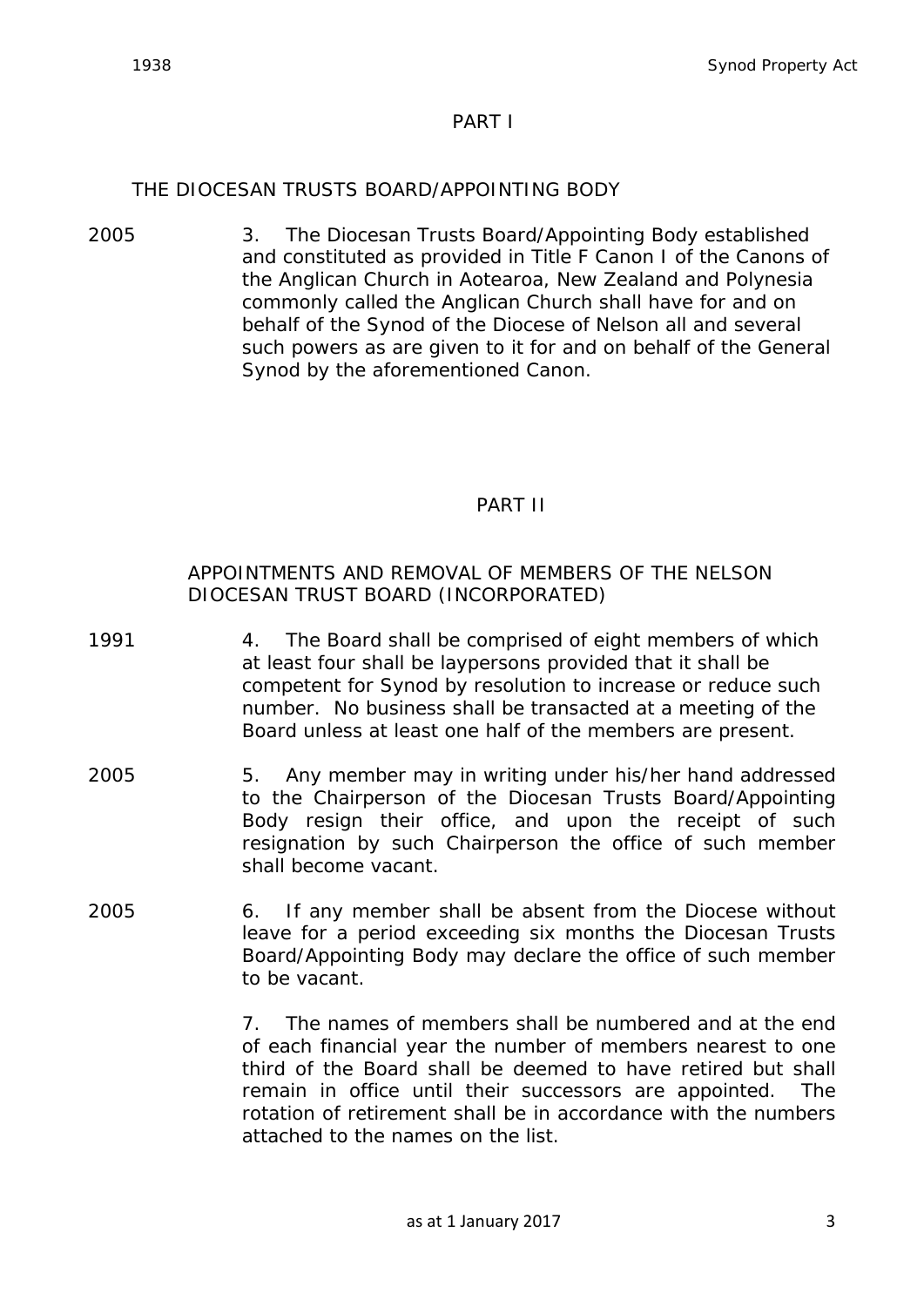- 2005 8. The Nelson Diocesan Trusts Board/Appointing Body is hereby authorised subject to the conditions hereinafter appearing to appoint and remove members from time to time.
- 2005 9. No person shall be appointed a member until a declaration in the form set out in Schedule B hereto annexed signed by him/her shall have been received by the Nelson Diocesan Trusts Board/Appointing Body.
- 2005 10. Without in any manner limiting the absolute discretion vested in Synod by The Anglican Church Trusts Act 1981, and in the Nelson Diocesan Trusts Board/Appointing Body by this Act, it is hereby declared that all or such members of the Board as the Synod or the Nelson Diocesan Trusts Board/Appointing Body shall determine shall be liable to be removed if they shall fail to perform the duties prescribed in Part III of this Act.
- 1991 11. The Board shall elect from amongst its members a chairperson who shall hold office for one year but be eligible for re-election on retirement from office.

#### PART III

## DUTIES OF THE BOARD

- 2005 12. The Board shall lodge for safe custody all documents relating to Trust Property in the Diocesan strong-room, and such documents shall be deemed to be in the custody of the Board
- 2005 13. All net income accruing from Church properties shall be paid to the Diocesan Secretary except where otherwise directed by any Trust affecting that income.
- 2005 14. Deleted
- 2005 15. Deleted

16. The Board shall submit annually to Synod a report of the Trust Property under its care showing the investments of capital and the changes that have been made therein during the last twelve months and also all receipts and payments on account of income during such period in such form and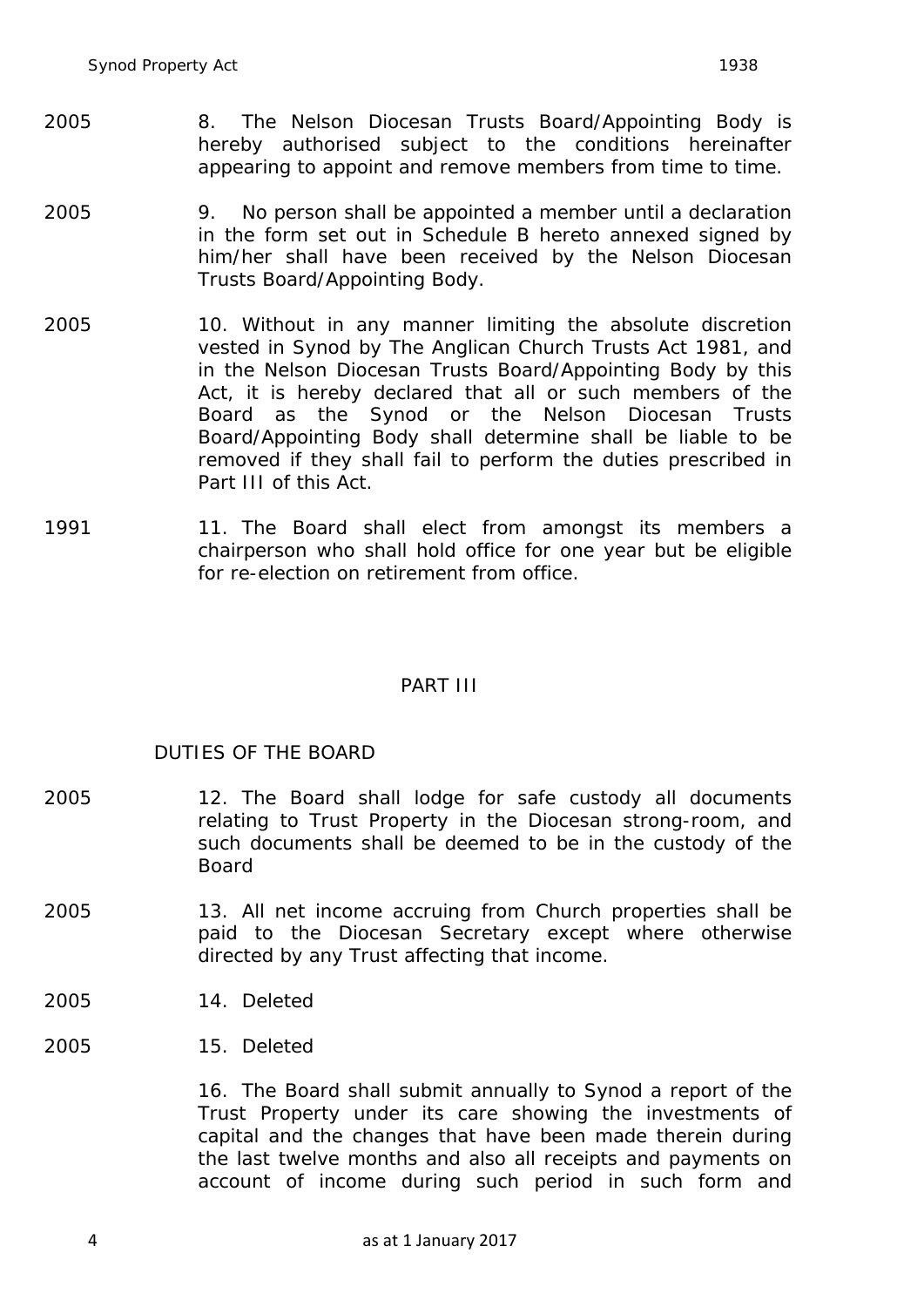specifying such particulars as Synod shall from time to time prescribe such yearly accounts to be duly audited before submission by some person appointed or approved by Synod.

- 2005 17. The Board will apply any funds received subject to a trust in accordance with the terms of that trust. Where the terms of the trust are unclear the fund shall be applied as directed by Standing Committee with the concurrence of the Board or other trustees and if a consensus is not possible, by the Synod.
- 1984 18. The Board shall invest the Trust Funds and deal with the Trusts under its care in accordance with the Anglican Church Trusts Act 1981.

19. The Board shall allow the Primate, the Bishop of the Diocese, or other Bishop lawfully acting in his/her stead, the Archdeacon, the Minister of the Parish, or other Minister acting in his/her stead, the Churchwardens and other officers of the Parish or District to perform from time to time in the Church erected on any Church site vested in the Board all lawful acts appertaining to their several offices respectively.

- 2005 20. The Board shall not permit any building to be erected on any Church site or on any ministry house site until plans and specifications thereof have been submitted to and approved in writing by the Bishop of the Diocese or the Commissary authorised to preside at the meetings of the Standing Committee or a Commissary specially authorised for the purpose, and by the Board.
- 2005 21. The Board shall not permit any substantial alteration affecting the stability and plan of any Church without the written consent of the Board and the Minister and the Churchwardens of such Church.

22. The Board shall consent to all questions which may arise between the Board and the Minister or the officers of any Parish or District being decided by the Bishop and the Standing Committee of the Diocese.

2005 23. The Board shall allow the free use of the allocated ministry house to the Minister and shall not in any way interfere with his/her right of occupation

> PROVIDED that the Board shall have the right of entry at all reasonable times to inspect the ministry house and premises to see that they are in a proper state of repair.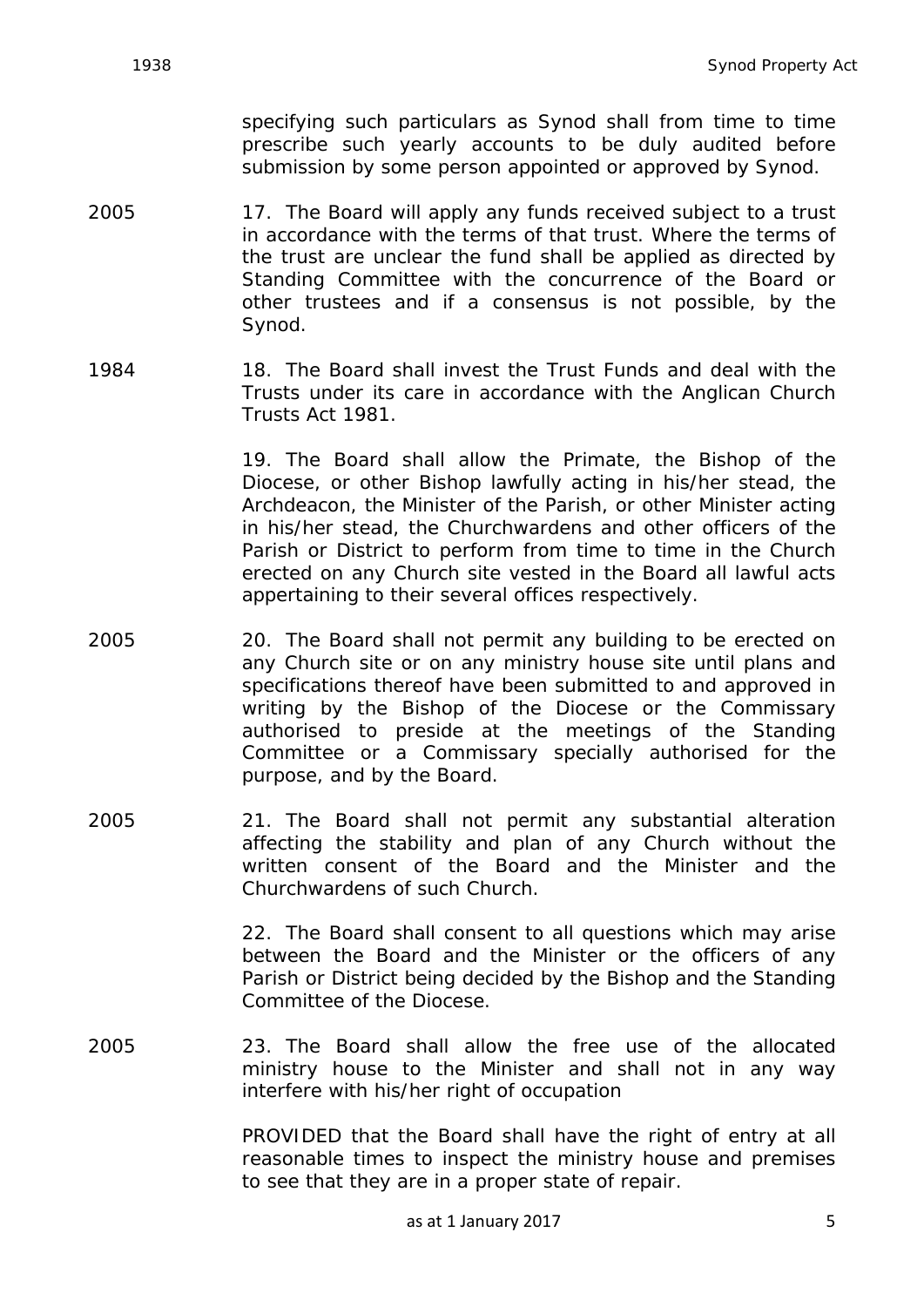- 2005 24. The Board shall submit to the Annual Meeting of Synod a report of all ministry houses which are not in a good and substantial state of repair.
- 2005 25. The Board shall permit the widow/er of a Minister to continue in the use and occupation of the ministry house for such time as s/he shall desire after the decease of the spouse but not exceeding a term of three months.1995

26. The accounts to be presented to Synod by the Nelson Diocesan Trust Board shall be made up to the last day of December in each year.

### PART IV

## PERSONAL TRUSTEES

- 2005 27. In the event of the Nelson Diocesan Trusts Board/Appointing Body vesting property in personal trustees the following provisions shall apply:
	- (a) No person shall be appointed a trustee until a declaration in the form set out in Schedule B hereto annexed signed by him/her shall have been received by the Nelson Diocesan Trusts Board/ Appointing Body.
	- (b) Trustees accepting any such trust shall accept the same subject to undertaking the several duties as are imposed upon the Board by Part III of this Act.
	- (c) The first appointment of trustees to hold any property in the Diocese on behalf of Diocesan Synod shall be made in writing under the hand of the Chairperson of the Diocesan Trusts Board/Appointing Body in the form of Schedule A hereto annexed or to the effect thereof.
	- (d) (In the event of the Diocesan Trusts Board/Appointing Body appointing as Trustees of property on behalf of the Diocesan Synod persons who have been nominated trustees of other property on behalf of the Synod and such persons are then still exercising such last mentioned trust then no further formal appointment as required by Sub-section (c) of this Section shall be necessary.
	- (e) Any trustee may in writing under his/her hand addressed to the Chairperson of the Diocesan Trusts Board/Appointing Body resign office and upon the receipt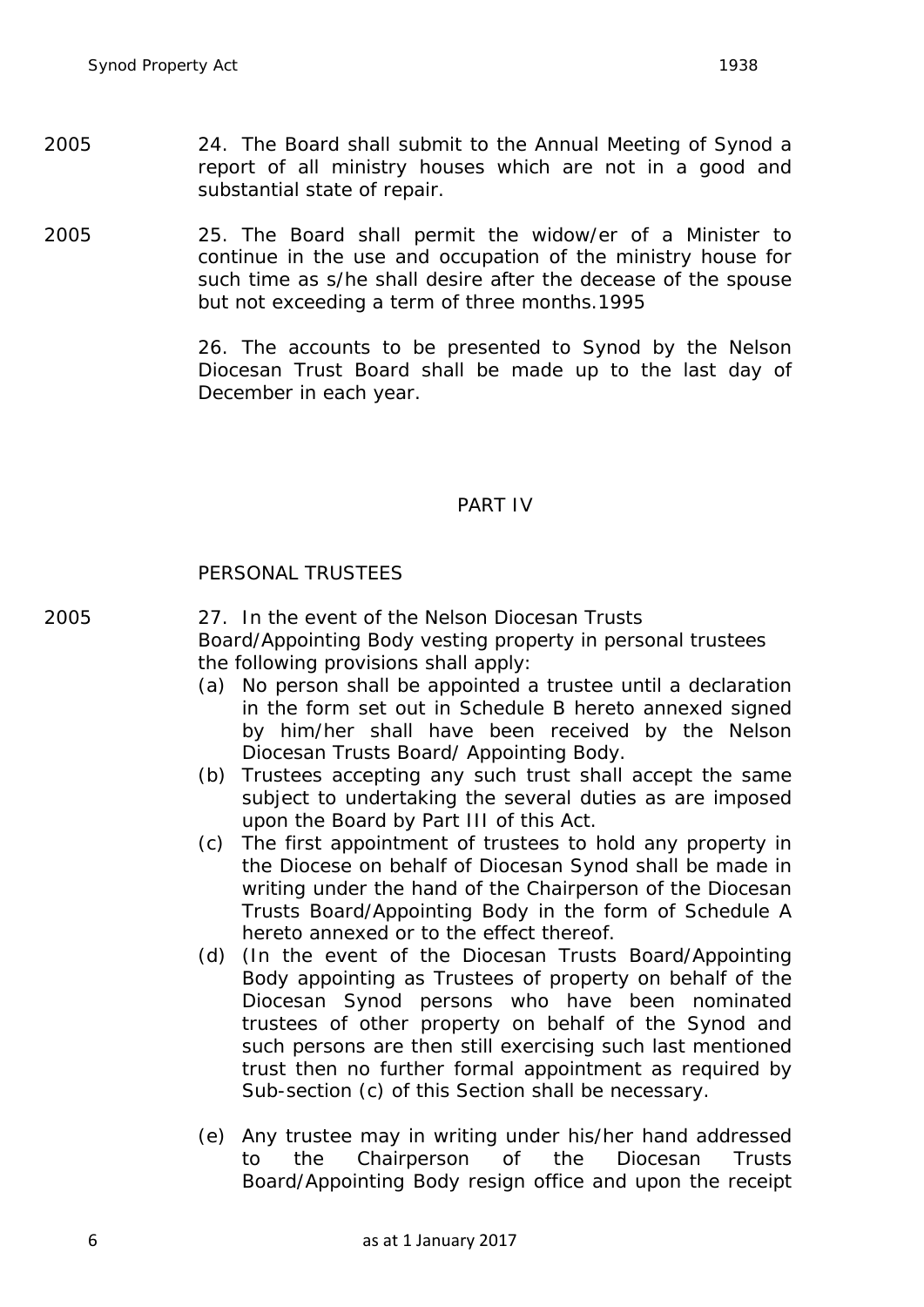of such resignation by such Chairperson the Diocesan Trusts Board/Appointing Body shall forthwith with all reasonable expedition take such steps as shall be necessary according to law to divest such trustee and appoint a person or persons in his/her stead.

(f) In case any trustee shall be absent from the Diocese for a continuous period of over six months the Diocesan Trusts Board/Appointing Body is hereby empowered and directed to call on such trustee to forthwith resign their office.

#### PART V

#### DESTINATION OF TRUST PROPERTY

- 2005 28. Whenever property shall be devised, bequeathed or given to Synod on its own behalf or on behalf of General Synod for religious or charitable purposes without any specific purpose being declared by the donor, the specific objects to which such properties shall be applied shall be determined in the first instance by Standing Committee with the concurrence of the Board or other trustees and if a consensus is not possible, by the Synod.
- 2005 29. All moneys received by the Diocesan Treasurer upon trust for any Diocesan or Parochial purpose shall be forthwith lodged by him/her to the credit of the Trust Account of the Board pending their being invested, applied, appropriated or otherwise dealt with pursuant to the purposes for which they are so paid

PROVIDED that that Board shall hold such moneys provisionally only until the Chairperson of the Standing Committee has assented to the same being accepted for the prescribed purpose.

#### PART VI

1995 30. Deleted

as at 1 January 2017 **7**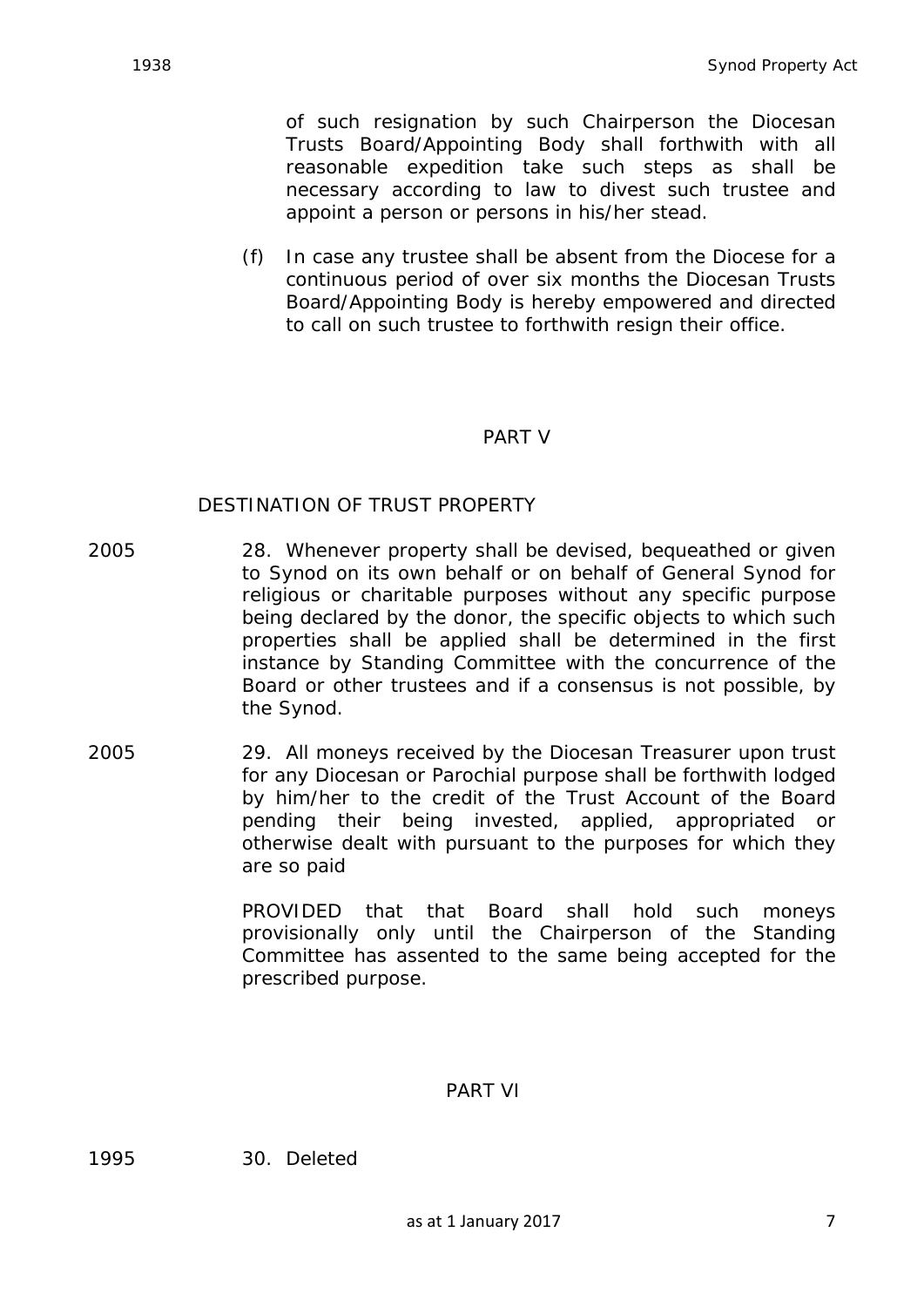#### SCHEDULE A

Form the First Appointment of a Body of Trustees. Diocese of ..................................................................………. Trust To all whom these presents shall come. I, ............................................................. send Greetings: Whereas it is provided that the first appointment of any body of Trustees to hold any property in the Diocese of ............................................................ on behalf of the Synod of the Diocese, shall be made in writing under the hand of the Chairperson of the Diocesan Trusts Board of the said Diocese; And whereas by a resolution of the Diocesan Trusts Board of the said Diocese passed at .................................................. on ................................................... the .................................................. hundred and ........................................ the following persons, that is to say ................................................................ were chosen as Trustees for the allotment or parcel of land particularly described in the Schedule hereto annexed: Now know ye that the said Diocesan Synod doth hereby appoint the said ................................................................ to be Trustees for the allotment or parcel of land accordingly. In witness whereof I have hereunto set my hand this ........................... day of ........................................................... in the year of our Lord one thousand nine hundred and ..................................................................., Chairperson of the Diocesan Trusts Board of the Diocese of ...............................................